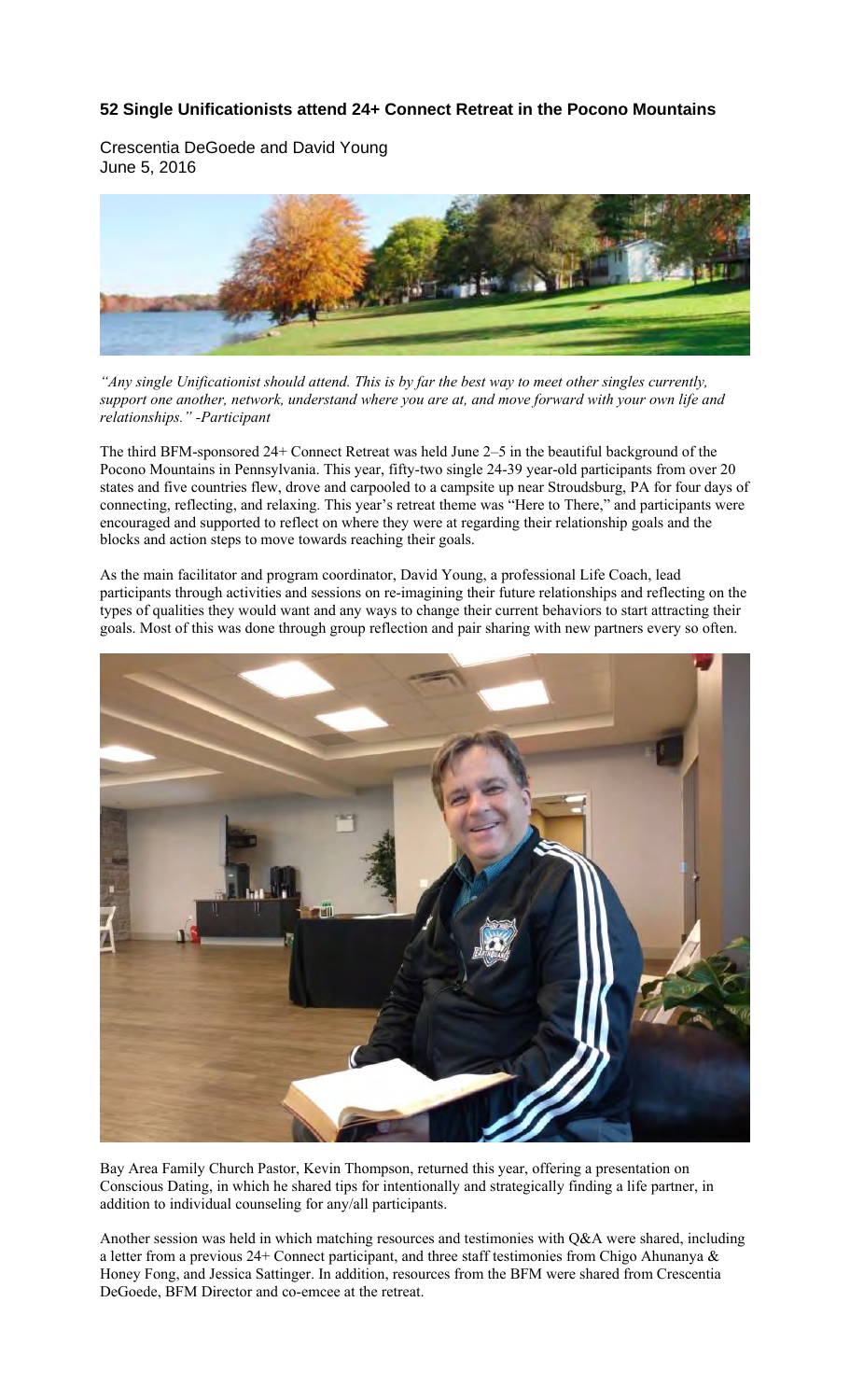

*"I very much felt like there was a support team in place that was adequately able to talk to about anything and everything." – Participant*



In response to last year's retreat, the program included "speed-sharing" sessions where participants could briefly interact with the majority of attendees one-on-one. Participants were encouraged to continue conversations started with persons of interest. Many participants mentioned that this was one of the best aspects of the retreat.

*"I most enjoyed the prospective discussions. It fulfilled the goal of introducing and connecting participants in the most time-efficient and effective way, allowing participants to hear and share their values in a natural way." – Participant*

*"We were given more time to talk and connect on a deeper level. I felt I could genuinely listen to my partner." – Participant*